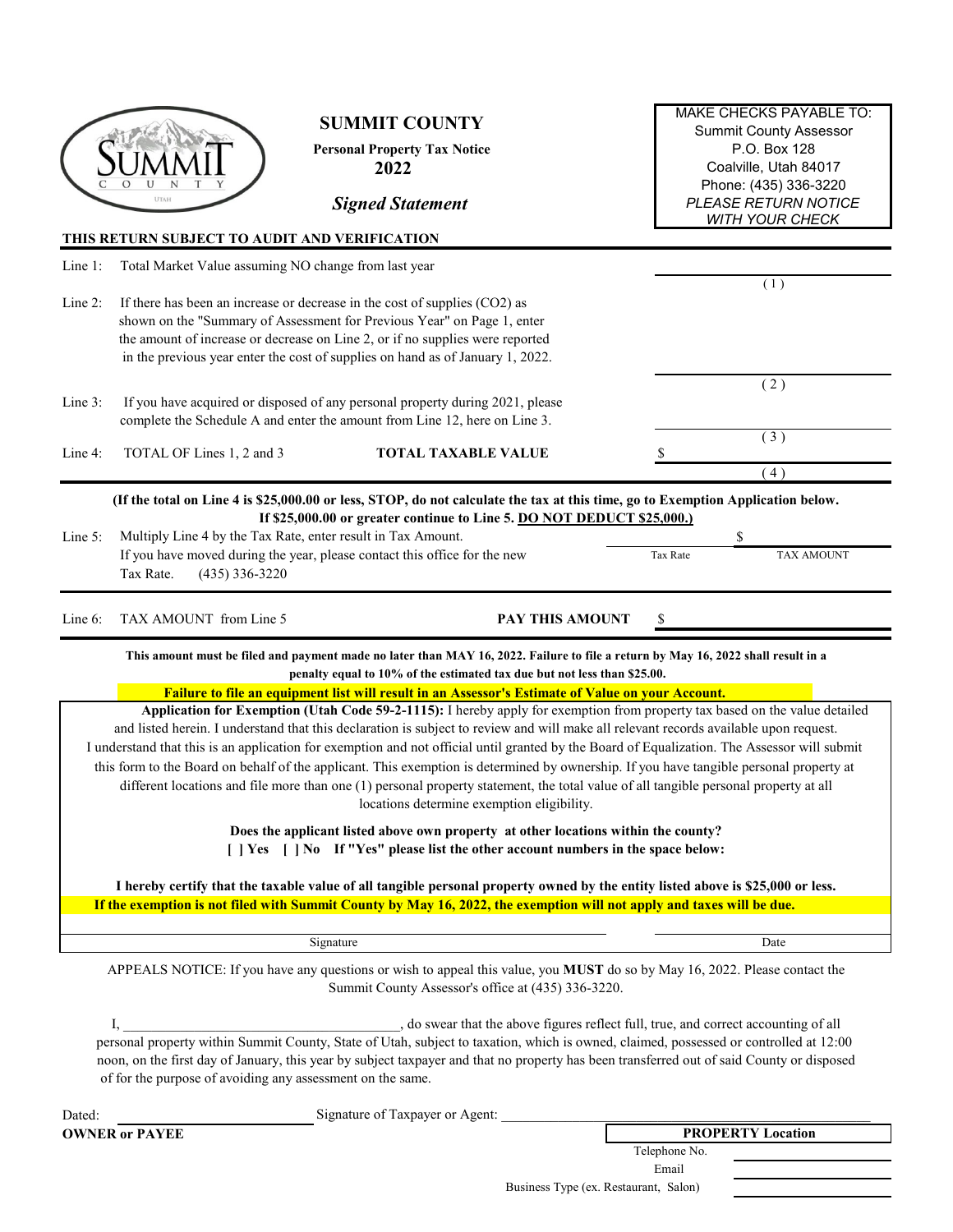### **2022 ~ Schedule A**

**Personal Property Acquired or Disposed of in 2021**

**Additions:**

| <b>Property</b><br><b>Class Code</b> | <b>Item Description</b> | Year<br><b>Acquired</b> | <b>Cost or Purchase Price</b> | <b>Percent Good</b><br>X Rate | <b>Taxable</b><br><b>Market Value</b> |
|--------------------------------------|-------------------------|-------------------------|-------------------------------|-------------------------------|---------------------------------------|
|                                      |                         |                         |                               |                               |                                       |
|                                      |                         |                         |                               |                               |                                       |
|                                      |                         |                         |                               |                               |                                       |
|                                      |                         |                         |                               |                               |                                       |
|                                      |                         |                         |                               |                               |                                       |
|                                      |                         |                         |                               |                               |                                       |
|                                      |                         |                         |                               |                               |                                       |
|                                      |                         |                         |                               |                               |                                       |
|                                      |                         |                         |                               |                               |                                       |
|                                      |                         |                         |                               |                               |                                       |
|                                      |                         |                         |                               |                               |                                       |
|                                      |                         |                         |                               |                               |                                       |
|                                      |                         | $\cdots$                | $\sqrt{2}$                    |                               |                                       |

Attach separate sheet(s) if necessary

#### **TOTAL Market Value of Property Acquisitions: (Line 10)** \$

#### **Deletions:**

| Property<br><b>Class Code</b> | <b>Item Description</b> | Year<br>Acquired | <b>Cost or Purchase Price</b> | <b>Percent Good</b><br>X Rate | <b>Taxable</b><br><b>Market Value</b> |
|-------------------------------|-------------------------|------------------|-------------------------------|-------------------------------|---------------------------------------|
|                               |                         |                  |                               |                               |                                       |
|                               |                         |                  |                               |                               |                                       |
|                               |                         |                  |                               |                               |                                       |
|                               |                         |                  |                               |                               |                                       |
|                               |                         |                  |                               |                               |                                       |
|                               |                         |                  |                               |                               |                                       |
|                               |                         |                  |                               |                               |                                       |
|                               |                         |                  |                               |                               |                                       |
|                               |                         |                  |                               |                               |                                       |
|                               |                         |                  |                               |                               |                                       |
|                               |                         |                  |                               |                               |                                       |
|                               |                         |                  |                               |                               |                                       |
|                               |                         |                  |                               |                               |                                       |
|                               |                         |                  |                               |                               |                                       |
|                               |                         |                  |                               |                               |                                       |
|                               |                         |                  |                               |                               |                                       |
|                               |                         |                  |                               |                               |                                       |

Attach separate sheet(s) if necessary

**\$ TOTAL Market Value of Deletions: (Line 11**)

 **Additions Minus Deletions - (Line 12)** 

(**Carry line 12 to Line 3 of the Signed Statement**)

\$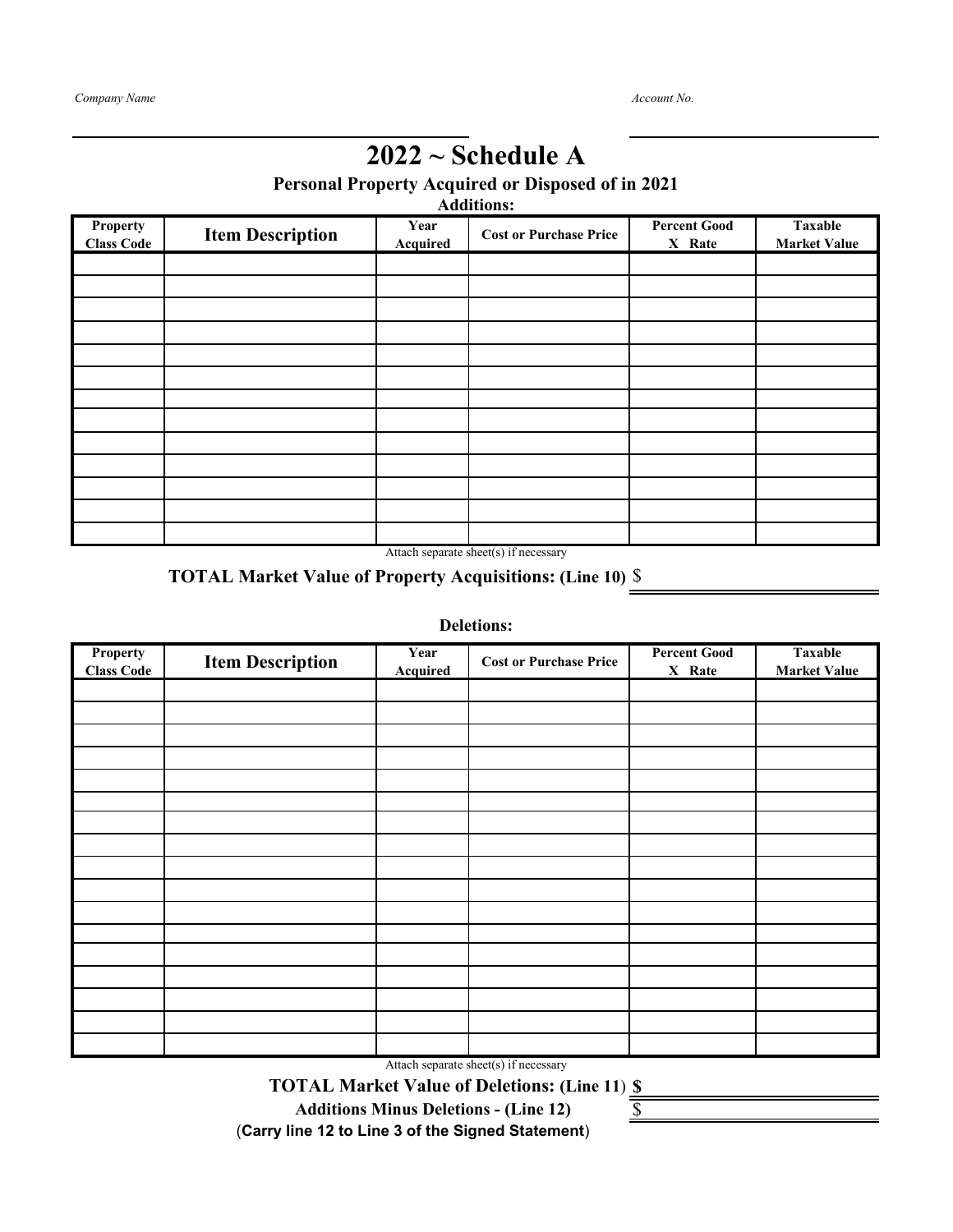## **LEASED or RENTED EQUIPMENT**

"ITEMIZE LEASED OR RENTED EQUIPMENT BELOW:" (Do NOT transfer any totals to the Tax Notice.)

NOTE: If your equipment is considered a "Conditional Sale" lease, you should make sure it is listed on the Tax Notice or on Schedule A in the Equipment Acquired area as you are required to list and pay taxes on this equipment as if it were owned by you.

| Name and Date of Lessor<br>Lease Agreement No. | Type and<br>Quantity | Date of Lease | <b>Cost at Beginning</b><br>of Lease | <b>Annual Rent</b> |
|------------------------------------------------|----------------------|---------------|--------------------------------------|--------------------|
|                                                |                      |               |                                      |                    |
|                                                |                      |               |                                      |                    |
|                                                |                      |               |                                      |                    |
|                                                |                      |               |                                      |                    |
|                                                |                      |               |                                      |                    |
|                                                |                      |               |                                      |                    |
|                                                |                      |               |                                      |                    |
|                                                |                      |               |                                      |                    |
|                                                |                      |               |                                      |                    |
|                                                |                      |               |                                      |                    |

#### **THIS RETURN SUBJECT TO AUDIT AND VERIFICATION**

The Assessor shall collect the taxes on all personal property when said taxes are not a lien on real property or payment secured by bond and unless taxes are paid they shall be collected by seizure and sale as provided in Utah Code, Section 59-2-1303. All claims for adjustment must be made immediately upon receipt of this notice as per U.C.A. 59-2-1006.

> *Delinquent taxes are subject to interest and penalty.* **Failure to file by May 16 , 2022 may result in a penalty as provided n Section 59-2-307, U.C.A.**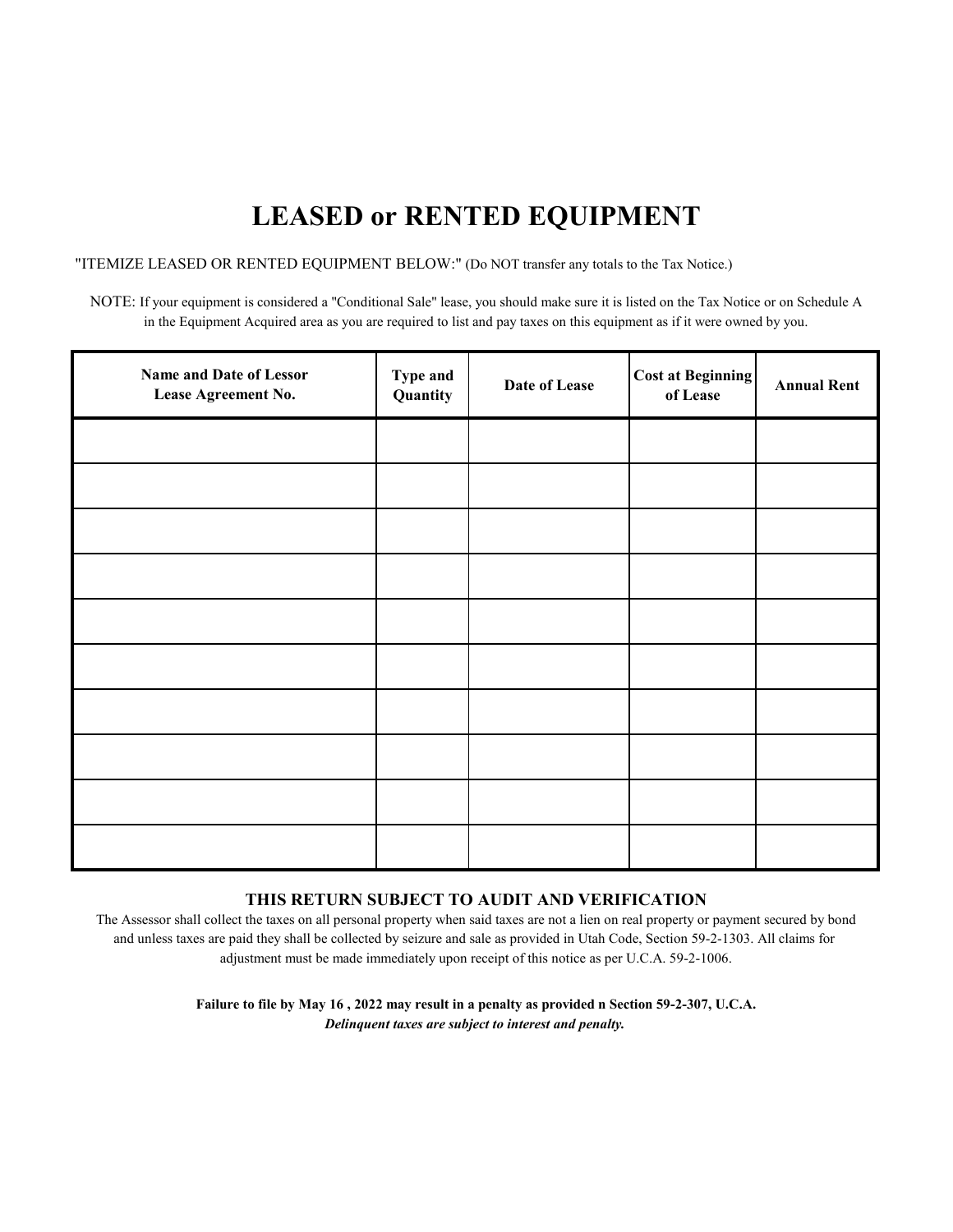### **FILING INSTRUCTIONS**

Line 1. If you have filed in previous years, your taxable market value is listed on Line 1 of the tax notice.

- Line 2. This line requires the cost of one month of supplies. This amount can be determined by taking the one-year total cost of supplies and dividing the amount by 12. Supplies on hand include all office supplies, replacement parts, maintenance supplies, lubricating oils, fuel and consumable items NOT HELD for sale in the ordinary course of business. **INVENTORY ITEMS ARE NOT TO BE INCLUDED**.
- **Line 3.** If you have newly acquired items or have disposed of previously reported items during 2021, you must complete **Schedule A.**  Start by listing the new acquisition, year purchased, and the cost of each item on the table at the top of the form. Next, multiply the item's acquisition cost by the percent good factor from the **Percent Good Table**. The total is the taxable market value for each item. After each item has been listed and depreciated, total the Market Value column, then write that amount on Line 10 of Schedule A.

If you have disposed of items, list the items using the table at the bottom of **Schedule A.** Place the total of those items on Line 11. If you have a total on Line 10 and a total on Line11, subtract Line 11 from Line 10 and list the total on Line 12. Both positive and negative amounts need to be listed on Line 3 of the tax notice. Any deletions must correlate with last year's tax filing.

If you are a new business or have not previously filed, you will need to list all of your equipment owned as of January 1st 2022, and follow the instructions on this page. **You will not have any items disposed of at this time. Failure to file an equipment list will result in an Assessor's Estimate**.

**Assessor Estimates will continue to increase every year the equipment list is not received by the Assessor's Office !**

\*\*\*If your business has closed go online and complete the "Business Change Form" or contact our office at (435)336-3220 for more instructions before May 16, 2022.

#### **Line 4.**

This is your total taxable value (Lines 1, 2 and 3.) If the total on Line 4 is \$25,000 or less, **STOP**. You **MUST FILE YOUR RETURN**, BUT YOU DO NOT HAVE TO CALCULATE OR PAY A TAX. **To receive the exemption, you must SIGN and DATE where indicated in the Application for Exemption box and send in the return, along with the accompanying forms BEFORE May 16, 2022 or the exemption will not apply and taxes will be due.** If your total is more than \$25,000, take the total of line 4 and calculate the tax due by using the tax rate printed on Line 5 of the notice. Write in the amount of tax due on Line 6.

#### RETURN THE SIGNED AND DATED STATEMENT & ACCOMPANYING FORMS ALONG WITH YOUR CHECK TO OUR OFFICE ON OR BEFORE THE DUE DATE OF MAY 16, 2022.

*We have a trained staff available to assist anyone who needs help completing the Signed Statement of Personal Property.*

*Telephone inquiries are welcome at (435) 336-3220.*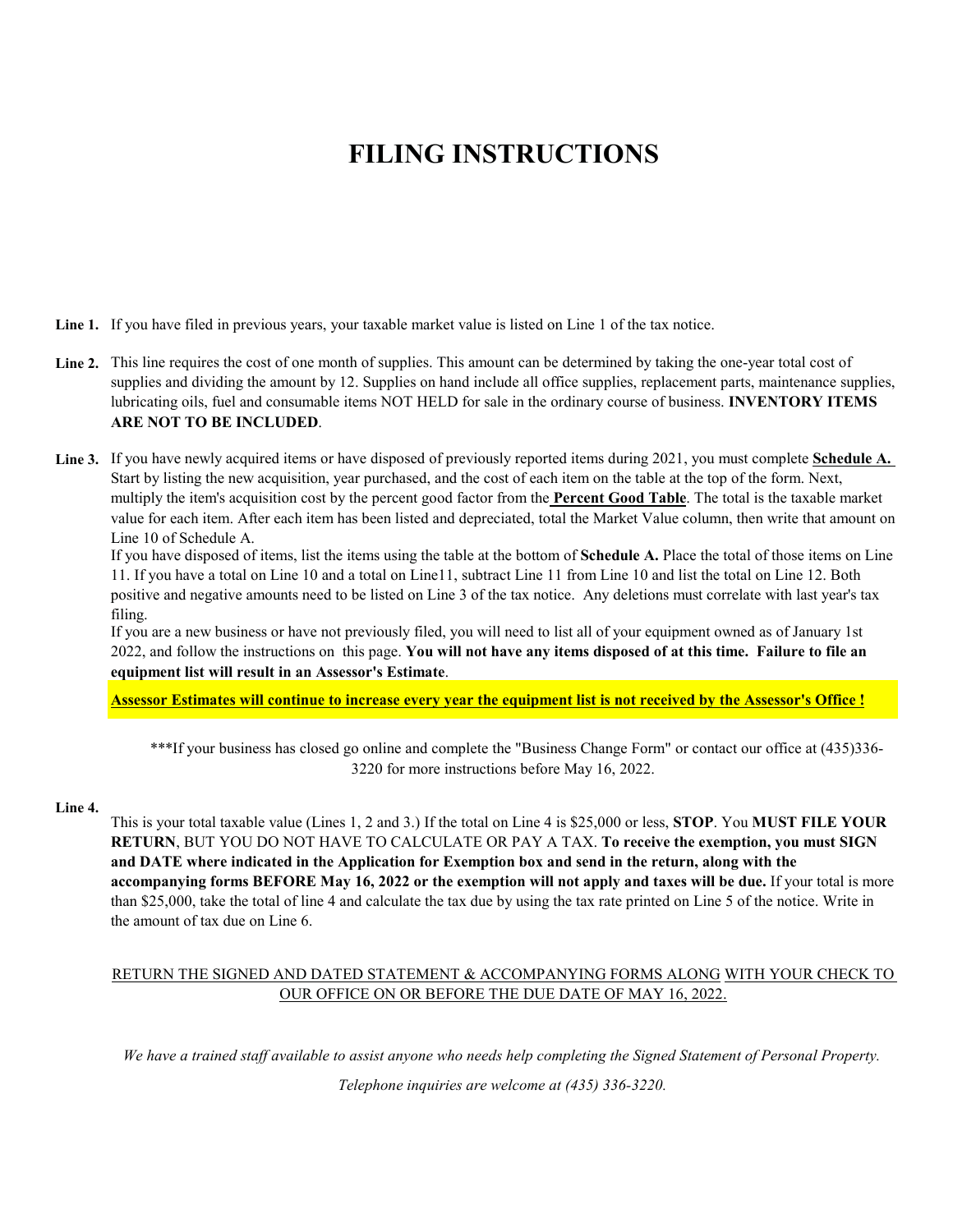

### **FOR YOUR INFORMATION ~** *Please Read*

**PERSONAL PROPERTY EXEMPTION**

UNDER UTAH TAX CODE ANNOTATED SECTION 59-2-1115

for 2022 of \$25,000 or less. Exceptions include **registered** motor and recreational vehicles or mobile homes. Refer to Utah State Tax Commission Administrative Rule R884-24P-68 for further details. Tangible personal property of a taxpayer is exempt from taxation if the property has a total aggregate fair market value

> IF THESE FORMS ARE NOT RETURNED IN A TIMELY MANNER, NO EXEMPTION WILL BE ALLOWED.

> > PLEASE NOTE:

*as well as a penalty equal to 10% of the tax, but not less than \$25. Delinquent personal property taxes will be charged interest at 7.00% per annum*

#### **PERTINENT CODE CITATIONS for PERSONAL PROPERTY ASSESSMENT**

- *50-2-307, (b) to appear and testify when requested by the assessor, shall pay a penalty equal to 10% of the estimated tax due but not less than \$25 for each failure to file a signed and completed statement."* **PENALTY:** *Sec. 59-2-307: "any person who willfully refuses: (a) to make the statement required by Sec*
- *than May 16, 2022.* **APPEAL:** *Sec. 57-2-1005: Any taxpayer dissatisfied with the Taxable Value may file an appeal NO later*
- **UNPAID TAXES:** *Unless taxes are paid, they shall be collected by seizure and sale as provided in Sec. 59-2- 1302-1303 as amended in 1961.*

#### *In 2020, Class 4 is Non-Capitalized Personal Property. This class includes all classes of Personal Property having a cost of \$1000 or less.*

Class 4 user requirements:

- 1 Taxpayer may elect to designate any property
- 2 Once the taxpayer elects to declare property in Class 4, **the election may NOT be revoked.**
- 3 Property designated as expensed may not be deleted from the personal property declaration **even if sold or disposed of** until the final year of the Class 4 has expired.
- 4 Class 4 Non-Capitalized personal property **may not be appealed.**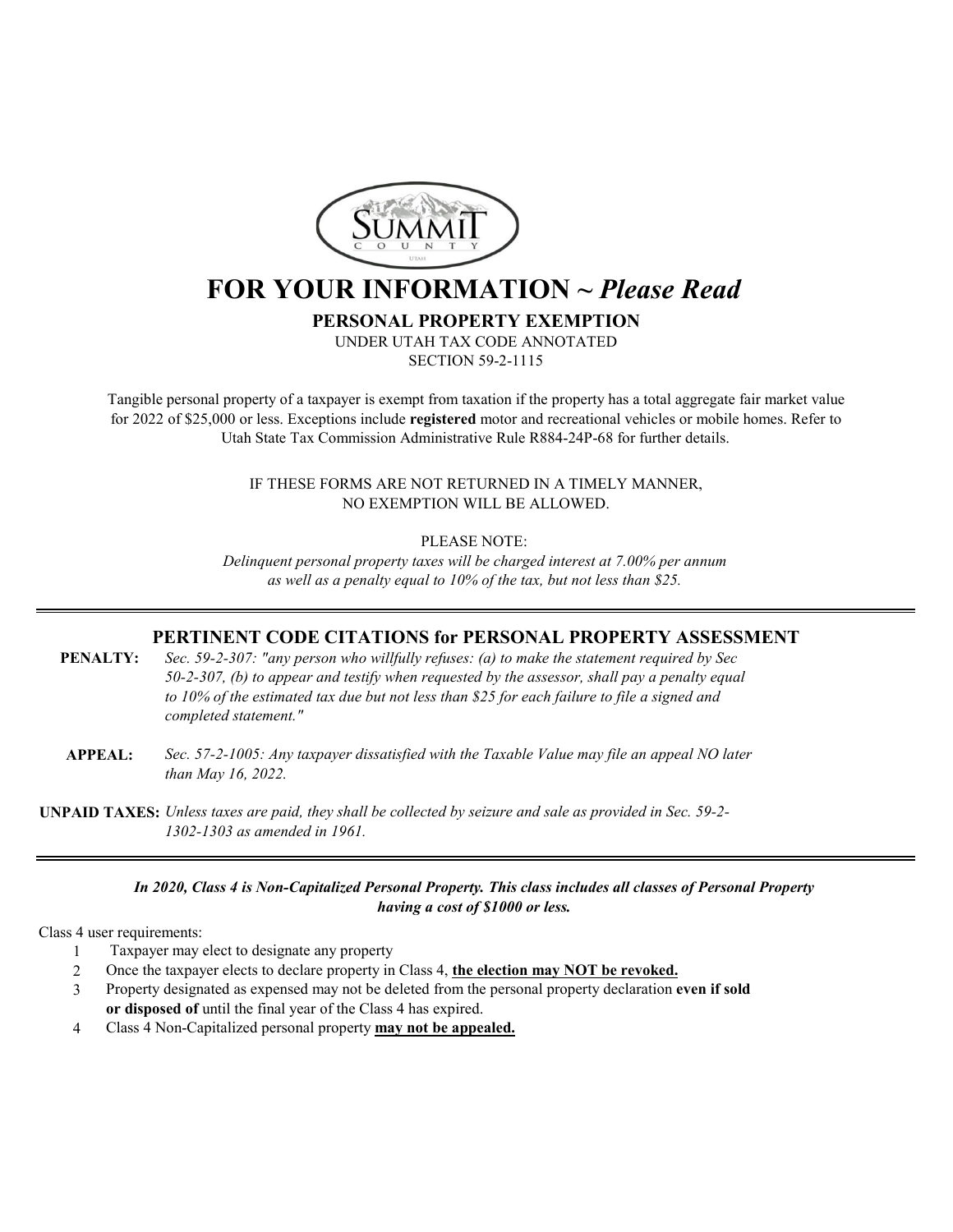#### STATE of UTAH

# S U M M I T C O U N T Y

### **2022 Class Description**

| Class $1 \sim$ Short Life Property:<br>This class is more than 1 and less than 3 years. Such property is highly susceptible to |                                                                                           |                                   |                 |  |  |
|--------------------------------------------------------------------------------------------------------------------------------|-------------------------------------------------------------------------------------------|-----------------------------------|-----------------|--|--|
| breakage, loss and rapid wear and tear:                                                                                        |                                                                                           |                                   |                 |  |  |
| Barricades/Warning Signs                                                                                                       | Canned Computer Software                                                                  | Library Materials/Books           | <b>Uniforms</b> |  |  |
| Patterns, Jigs & Dies                                                                                                          | Pots, Pans & Utensils                                                                     | <b>Motion Picture Prints</b>      |                 |  |  |
| Motel & Hotel Linen                                                                                                            | Pallets, Wood                                                                             | Silverware                        |                 |  |  |
| This class includes all supplies on hand January 1, 2022.<br>Class $2 \sim$ Supplies:                                          |                                                                                           |                                   |                 |  |  |
| Class $3 \sim$ Short Life Equipment:                                                                                           | This class is defined as electronic equipment that includes office machines and equipment |                                   |                 |  |  |
|                                                                                                                                | subject to rapid functional obsolescence or severe wear & tear:                           |                                   |                 |  |  |
| <b>Reservation Terminals</b>                                                                                                   | "Rent to Own" Merchandise                                                                 | Alarm Systems & Cash Registers    |                 |  |  |
| <b>Small Equipment Rentals</b>                                                                                                 | Video Game Machines                                                                       | Pneumatic Tube Systems (Banks)    |                 |  |  |
| <b>Shopping Carts</b>                                                                                                          | Office Machines                                                                           | Drive-up Windows (Banks)          |                 |  |  |
| Vending Machines                                                                                                               | Microwave Communications Equipment                                                        | Telephone Equipment & Systems     |                 |  |  |
| Bank ATMs                                                                                                                      | <b>Automotive Emissions Testing Equipment</b>                                             | Music, Stereo & Sound Equipment   |                 |  |  |
| <b>CATV</b> Head Ends                                                                                                          | <b>Drones</b>                                                                             | CATV Connections/Distribution Eq. |                 |  |  |
| Photo Processing Equipment                                                                                                     | Auto Engine Analysis Equipment                                                            | Cash Registers - Manual           |                 |  |  |
| This classification has been replaced with Class 28: Non-Capitalized Property<br>Class 4~ Non-Capitalized Personal Property:   |                                                                                           |                                   |                 |  |  |

#### **Class 5 ~ Furniture & Trade Fixtures:** *This class is defined as non-mechanical furniture and trade fixtures subject to functional obsolescence due to style and design changes:* Furniture Booths, Tables & Chairs Displays, Cases & Racks Movable Partitions Bars & Sinks Beauty/Barber Shop Fixtures Above ground fiber optic/ Coaxial Cable Auditorium & Theater Seats Stands Billboards with LED Components Underground Coaxial Cable Musical Instruments Tanning Booths Cabinets & Shelves Cashier's Islands Check-out Counters Mechanical & Electrical Signs Motel/Hotel Beds & Furniture Water Slides Buildings - mobile type Office Furniture *except Office Machines*

**Class 6 ~ Computer Integrated Machinery:** *This class is defined as machinery which cannot operate without the computer*

*and the computer cannot perform functions outside the machine:*

| Computer Driven Mills                | Computerized Machine Lathes              | Computer Dependent Manufacturing Machinery |
|--------------------------------------|------------------------------------------|--------------------------------------------|
| Computerized Assembly Machinery      | Computer Dependent Fabrication Machinery | <b>Other Computer Dependent Machines</b>   |
| CAT Scanner                          | MRI Equipment                            | Mammography Units                          |
| High Tech Medical & Dental Equipment |                                          |                                            |

**Class 8 ~ Equipment (Including Medical and Dental):** *This class is defined as equipment including medical & dental equipment subject to a high degree of obsolescence due to rapid technical development:*

| a nigh acgree of obsolescence and to ruphy technical acvetopment. |                                  |                                                        |                                 |  |  |  |
|-------------------------------------------------------------------|----------------------------------|--------------------------------------------------------|---------------------------------|--|--|--|
| Microscopes                                                       | Medical Equipment / Instruments* | Dental Equipment / Instruments*                        | Microwaye Ovens                 |  |  |  |
| Sterilizers - Lensometers                                         | Exam Tables & Chairs             | Optical Equipment                                      | Refrigerators                   |  |  |  |
| Hospital Equipment                                                | <b>Mesoptometers</b>             | X-ay Machines                                          | Fork Lifts -Battery and Propane |  |  |  |
| Manufacturing Machinery                                           | Cannery Equipment                | Amusement Rides                                        | Ski Lift Machinery              |  |  |  |
| <b>Bottling Equipment</b>                                         | Bakery Equipment                 | Incinerators                                           | Hand & Power Tools              |  |  |  |
| <b>Printing Equipment</b>                                         | Brew/Distillery Equip.           | Carpentry Tool                                         |                                 |  |  |  |
| Fork Lifts (battery & Propane powered)                            | Food Preparation                 | Smelter Equipment                                      |                                 |  |  |  |
| Packaging Equipment                                               | Golf Carts                       | <b>Stationary Backup Generators</b>                    |                                 |  |  |  |
| Construction Tools & Equipment                                    | Restaurant Equipment             | ATVs & Snowmobiles (NOT registered with Motor Vehicle) |                                 |  |  |  |
| Overhead Cranes                                                   | Auto Service & Repair Equipment  | Laundry & Dry Cleaning Equipment                       |                                 |  |  |  |
| Meat Packing Equipment                                            | Refrigeration Equipment          | Cannery Equipment                                      |                                 |  |  |  |
| Processing Equipment                                              | Machine Shop Equipment           | Milling Plant Equipment                                |                                 |  |  |  |
| * See class 6 for MRI, CAT Scan and Mammography units             |                                  |                                                        |                                 |  |  |  |

**Class 9 ~ Cancelled:** *See Class 8 for Golf Carts, ATVs and Snowmobiles*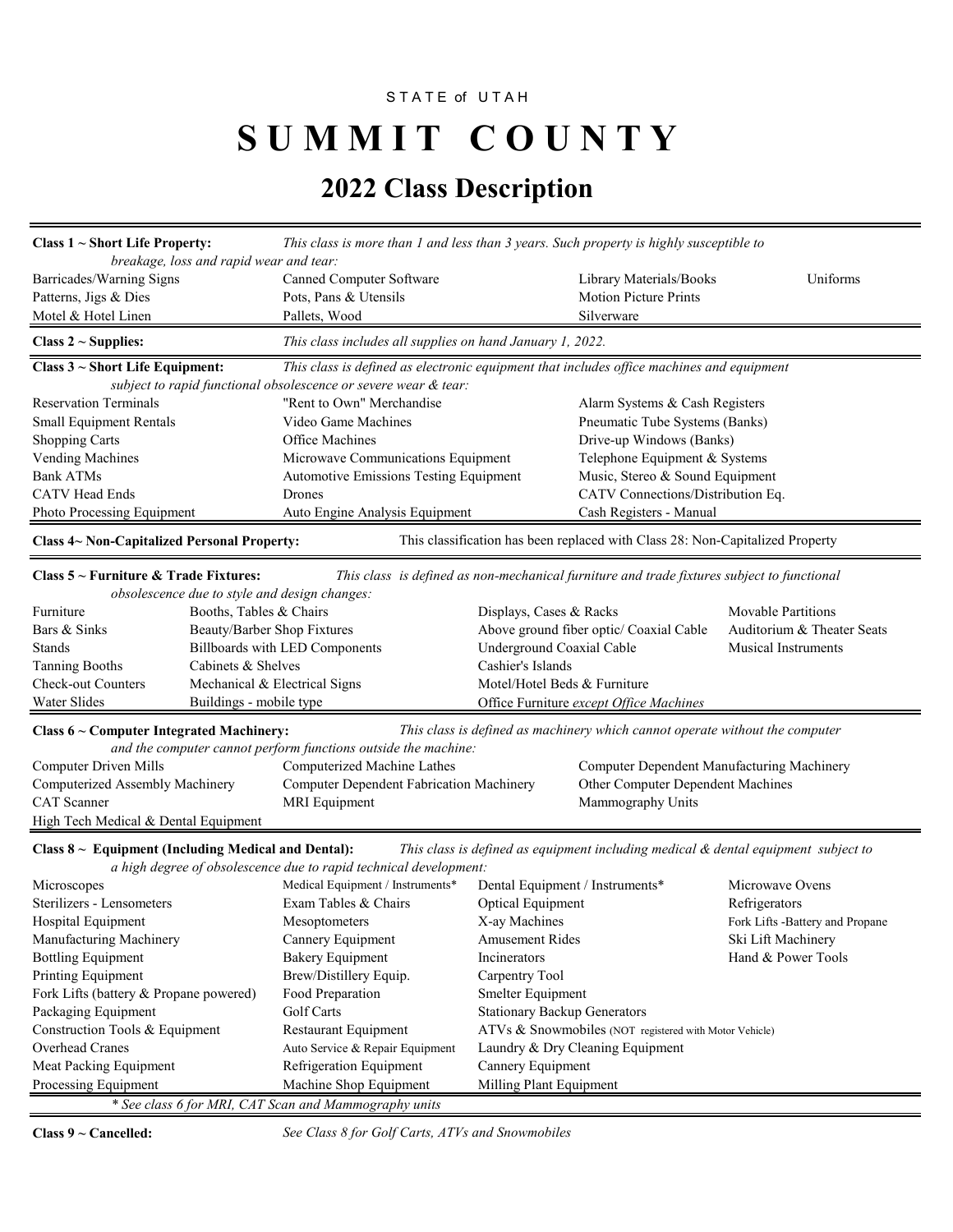| Class 12 ~ Computer Hardware:                                |                                                                                                                       |                                           | This class is defined as data processing equipment LAN systems, Personal Computer& Peripherals: |
|--------------------------------------------------------------|-----------------------------------------------------------------------------------------------------------------------|-------------------------------------------|-------------------------------------------------------------------------------------------------|
| Mainframe Computers                                          | <b>LAN</b> Systems                                                                                                    | CAD/CAM Systems                           | Data Processing Peripherals                                                                     |
| <b>Personal Computers</b>                                    | <b>Laptop Computers</b>                                                                                               | Photo Copiers                             | Data Processing Equipment                                                                       |
| Copy/Scan/Fax/Print Combos                                   | POS Systems - Non Manual                                                                                              | <b>Thermal Printers</b>                   |                                                                                                 |
|                                                              |                                                                                                                       |                                           |                                                                                                 |
| Class $13$ ~ Heavy Equipment:                                | This class is defined as mobile equipment used in construction, forestry and quarry industries                        |                                           |                                                                                                 |
|                                                              | as well as equipment used in processing of construction materials; i.e. cement & asphalt:                             |                                           |                                                                                                 |
| <b>Construction Equipment</b><br><b>Portable Generators</b>  | Cranes: Construction Type<br>Portable Conveyors                                                                       |                                           | Compaction Equipment                                                                            |
|                                                              |                                                                                                                       | Mining Equipment<br><b>Batch Plants</b>   |                                                                                                 |
| Backhoes, Graders, Pavers                                    | Excavators, Scrapers, Loaders<br>Log Skidders & Loaders                                                               |                                           |                                                                                                 |
| Quarrying Equipment<br><b>Snow Cats</b>                      |                                                                                                                       | Pavement sweepers                         |                                                                                                 |
| Class 15 ~ Semiconductor Manufacturing Equipment:            |                                                                                                                       |                                           | This class is equipment used exclusively in the production of                                   |
| semiconductor products:                                      |                                                                                                                       |                                           |                                                                                                 |
| Clean Room Equipment                                         | Crystal Growing Equipment                                                                                             |                                           | Photo Mask & Wafer Manufacturing Equipment                                                      |
| De-ionized Water Systems<br><b>Encapsulation Equipment</b>   | Semiconductor Electrical Systems<br>Semiconductor Test Equipment                                                      |                                           | Semiconductor Chemical & Gas Systems                                                            |
|                                                              |                                                                                                                       |                                           |                                                                                                 |
| Class $16$ ~ Long Life Property:                             | This class is defined as having long term physical life subject to little obsolescence:                               |                                           |                                                                                                 |
| Billboards (excluding LED component)                         | Grain Elevators (non-farm)                                                                                            |                                           | Bulk Storage Tanks: Underground & Surface                                                       |
| Sign Towers                                                  | Broadcast, Radio & Cell Towers                                                                                        |                                           | Oil & Gas Gathering Systems                                                                     |
| Shipping & Storage Containers                                | <b>Truck Scales</b>                                                                                                   |                                           | Ski Lift & Tram Towers                                                                          |
| <b>Buried Cables</b>                                         | Pipelines                                                                                                             |                                           | Underground Fiber Optic Cable                                                                   |
| Solar Panels/All Electric Generating Eq.                     |                                                                                                                       |                                           |                                                                                                 |
| Class 18 ~ Commercial Trailers:                              | This class includes trailers not licensed through DMV                                                                 |                                           |                                                                                                 |
| Commercial Trailers (all types)                              | Dry Van Trailer                                                                                                       | Lowboy Equipment Trailers                 |                                                                                                 |
| <b>Commercial Livestock Trailers</b>                         | Dump Trailers (all types)                                                                                             | Refrigerated Van Trailers                 |                                                                                                 |
| <b>Commercial Flatbed Trailers</b>                           | Grain Hopper Trailers                                                                                                 | <b>Tank Trailers</b>                      |                                                                                                 |
| Class $20 \sim$ Oilfield Exploration & Production:           |                                                                                                                       |                                           | This class includes oilfield equipment used in the exploration and production                   |
| of petroleum:                                                |                                                                                                                       |                                           |                                                                                                 |
| Oil & Gas Exploration Equipment                              | Equipment sheds                                                                                                       |                                           | Distillation Equipment                                                                          |
| Free Water Knockouts                                         | Wellhead Assemblies                                                                                                   | Scrubbers                                 |                                                                                                 |
| Holding & Storage Facilities                                 | Petroleum Pumping Units                                                                                               | Drill Rigs                                |                                                                                                 |
| Manifolds / Headers                                          | Re-Injection Equipment                                                                                                |                                           | Recycle / Recirculation Pumps                                                                   |
| Compressors                                                  | Radio Telemetry Units (RTU)                                                                                           | Metering Devices                          |                                                                                                 |
| Support & Control Equipment                                  | Heaters / Treaters                                                                                                    |                                           | Separators / Dehydrators                                                                        |
| Fractionation & Catalytic Equipment                          | Well Site Generators, Transformers & Power Lines                                                                      |                                           |                                                                                                 |
| Class 25 ~ Aircraft Parts Manufacturing Tools & Dies:        |                                                                                                                       |                                           | This class includes equipment and fixtures used to manufacture                                  |
|                                                              | aircraft parts and components. Property in this class is generally subject to rapid physical, functional and economic |                                           |                                                                                                 |
|                                                              | obsolescence due to rapid technological and economic shifts in the aircraft parts manufacturing industry:             |                                           |                                                                                                 |
| Aircraft Parts Manufacturing Jigs & Dies                     |                                                                                                                       | <b>Aircraft Parts Molds</b>               |                                                                                                 |
| Aircraft Component Patterns                                  |                                                                                                                       | Aircraft Parts Manufacturing Taps & Gages |                                                                                                 |
| Aircraft Parts Manufacturing Test Equipment                  |                                                                                                                       | Aircraft Parts Manufacturing Fixtures     |                                                                                                 |
| Class 27 ~ Electrical Power Generating Equipment & Fixtures: |                                                                                                                       |                                           | This class is designed to generate electric power                                               |
|                                                              | using turbo-generators for consumption by a local market. Examples of property include:                               |                                           |                                                                                                 |
| Boiler Plant Equipment                                       | Turbo-generators                                                                                                      |                                           | Support Electrical Plant Equipment                                                              |
| <b>Boiler Plant Piping</b>                                   | <b>Cooling Towers</b>                                                                                                 |                                           | Other Related Plant Equipment & Fixtures                                                        |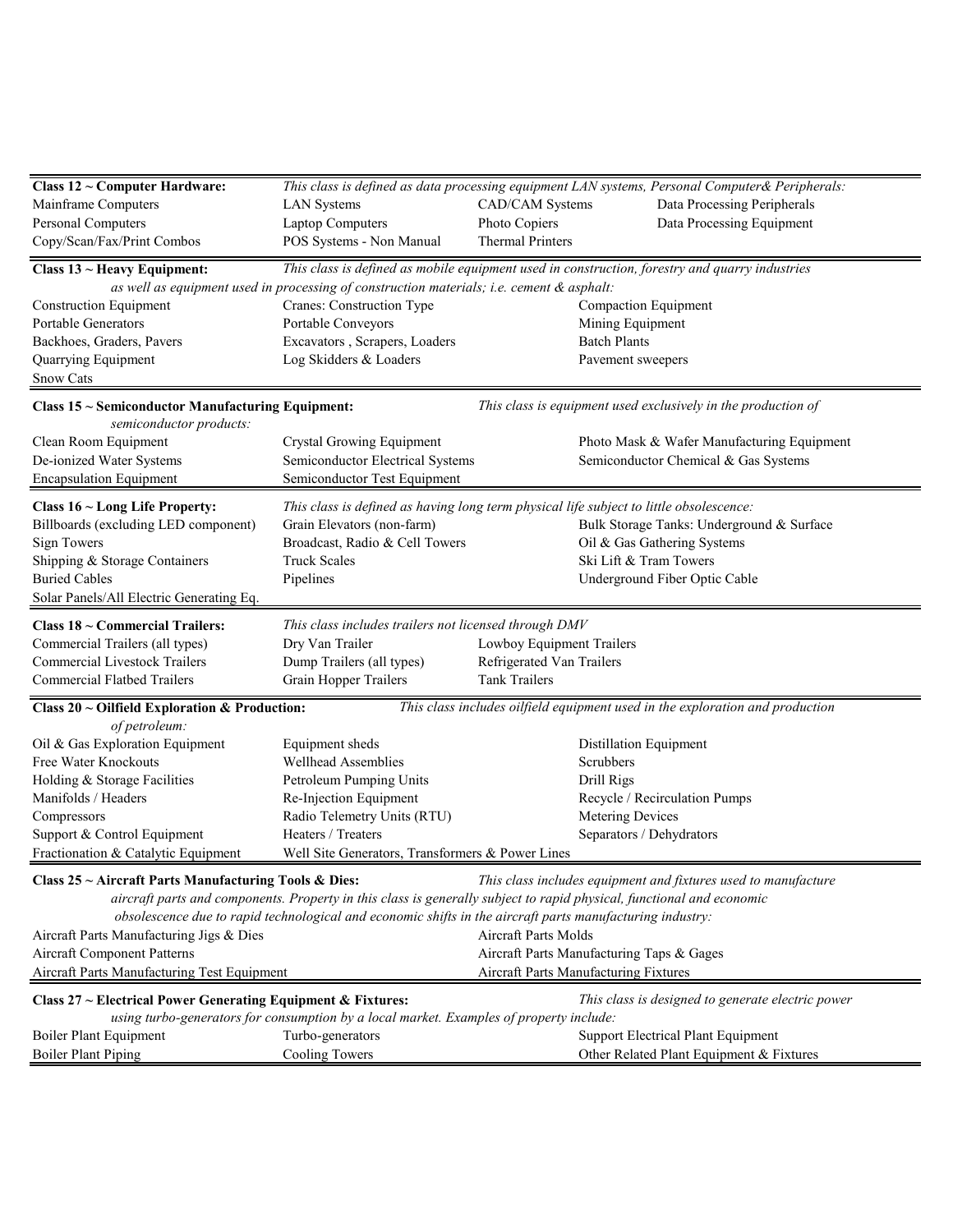# State of Utah ~ SUMMIT COUNTY ~ **Percent Good Table for the Year 2022**<br>Class 8 Class 16 Class 25

| <b>Class 1</b>              |                                       | Class 8<br>Class 16 |                                  |  |                            | Class 25           |                       |
|-----------------------------|---------------------------------------|---------------------|----------------------------------|--|----------------------------|--------------------|-----------------------|
| <b>Short Life Property</b>  |                                       |                     | Machinery & Equipment            |  |                            | Long Life Property | <b>Aircraft Parts</b> |
| Year acquired               | Percent Good                          | Year acquired       | Percent Good                     |  | Year acquired              | Percent Good       | Year acquire          |
| 2021                        | 76%                                   | 2021                | 97%                              |  | 2021                       | 97%                | 2021                  |
| 2020                        | 44%                                   | 2020                | 92%                              |  | 2020                       | 96%                | 2020                  |
| $2019$ & prior              | 11%                                   | 2019                | 83%                              |  | 2019                       | 94%                | 2019                  |
| Class 2                     |                                       | 2018                | 75%                              |  | 2018                       | 89%                | 2018                  |
|                             | <b>Supplies</b>                       | 2017                | 67%                              |  | 2017                       | 86%                | 2017                  |
| Year acquired               | Percent Good                          | 2016                | 59%                              |  | 2016                       | 83%                | 2016 & pri            |
| <b>Current Supplies</b>     | 100%                                  | 2015                | 49%                              |  | 2015                       | 77%                | Class 27              |
| Class 3                     |                                       | 2014                | 40%                              |  | 2014                       | 73%                | Electrical            |
| <b>Short Life Equipment</b> |                                       | 2013                | 31%                              |  | 2013                       | 65%                | <b>Equipme</b>        |
| Year acquired               | Percent Good                          | 2012                | 22%                              |  | 2012                       | 64%                | Year acquire          |
| 2021                        | 90%                                   | 2011 & prior        | 12%                              |  | 2011                       | 59%                | 2021                  |
| 2020                        | 74%                                   | Class <sub>12</sub> |                                  |  | 2010                       | 58%                | 2020                  |
| 2019                        | 55%                                   | Computer Hardware   |                                  |  | 2009                       | 54%                | 2019                  |
| 2018                        | 37%                                   | Year acquired       | Percent Good                     |  | 2008                       | 47%                | 2018                  |
| $2017$ & prior              | 18%                                   | 2021                | 62%                              |  | 2007                       | 40%                | 2017                  |
| Class $28$                  |                                       | 2020                | 46%                              |  | 2006                       | 32%                | 2016                  |
|                             | <b>Short Life Expensed Property</b>   | 2019                | 21%                              |  | 2005                       | 24%                | 2015                  |
| Year acquired               | Percent Good                          | 2018                | 9%                               |  | 2004                       | 16%                | 2014                  |
| 2021                        | 75%                                   | 2017 & prior        | 7%                               |  | 2003 & prior               | 8%                 | 2013                  |
| 2020                        | 50%                                   | Class <sub>13</sub> |                                  |  | <b>Class 18</b>            |                    | 2012                  |
| 2019                        | 25%                                   |                     | <b>Heavy Equipment</b>           |  | <b>Commercial Trailers</b> | 2011               |                       |
| 2018 & prior                | $0\%$                                 | Year acquired       | Percent Good                     |  | Model Year                 | Percent Good       | 2010                  |
| Class <sub>5</sub>          |                                       | 2021                | $61\%$                           |  | 2022                       | 95%                | 2009                  |
|                             | <b>Furniture &amp; Trade Fixtures</b> | 2020                | 59%                              |  | 2021                       | 80%                | 2008                  |
| Year acquired               | Percent Good                          | 2019                | 56%                              |  | 2020                       | 77%                | 2007                  |
| 2021                        | 96%                                   | 2018                | 54%                              |  | 2019                       | 74%                | 2006                  |
| 2020                        | 88%                                   | 2017                | 52%                              |  | 2018                       | 71%                | 2005                  |
| 2019                        | 78%                                   | 2016                | 50%                              |  | 2017                       | 67%                | $\overline{2004}$     |
| 2018                        | 67%                                   | 2015                | 48%                              |  | 2016                       | 64%                | 2003                  |
| 2017                        | 58%                                   | 2014                | 46%                              |  | 2015                       | 61%                | 2002                  |
| 2016                        | 47%                                   | 2013                | 43%                              |  | 2014                       | 57%                | 2001                  |
| 2015                        | 35%                                   | 2012                | 41%                              |  | 2013                       | 54%                | 2000                  |
| 2014                        | 24%                                   | 2011                | 39%                              |  | 2012                       | 51%                | 1999                  |
| 2013 & prior                | 13%                                   | 2010                | 37%                              |  | 2011                       | 48%                | 1998                  |
| Class 6                     |                                       | 2009                | 35%                              |  | 2010                       | 46%                | 1997                  |
|                             | <b>Computer Integrated Machinery</b>  | 2008 & prior        | 33%                              |  | 2009                       | 43%                | 1996                  |
| Year acquired               | Percent Good                          | Class <sub>15</sub> |                                  |  | 2008                       | 40%                | 1995                  |
| 2021                        | 96%                                   |                     | <b>Semiconductor Manufacture</b> |  | 2007                       | 37%                | 1994                  |

| 2021                                  | 75%                                  | $\overline{2017}$ & prior | 7%           | 2003 & prior                      | 8%           | 2013 | 77% |
|---------------------------------------|--------------------------------------|---------------------------|--------------|-----------------------------------|--------------|------|-----|
| 2020                                  | 50%                                  | Class 13                  |              | Class 18                          |              | 2012 | 74% |
| 2019                                  | 25%                                  | <b>Heavy Equipment</b>    |              | Commercial Trailers               |              | 2011 | 71% |
| $2018 \&$ prior                       | $0\%$                                | Year acquired             | Percent Good | Model Year                        | Percent Good | 2010 | 69% |
| Class 5                               |                                      | 2021                      | 61%          | 2022                              | 95%          | 2009 | 66% |
| <b>Furniture &amp; Trade Fixtures</b> |                                      | 2020                      | 59%          | 2021                              | 80%          | 2008 | 64% |
| Year acquired                         | Percent Good                         | 2019                      | 56%          | 2020                              | 77%          | 2007 | 61% |
| 2021                                  | 96%                                  | 2018                      | 54%          | 2019                              | 74%          | 2006 | 58% |
| 2020                                  | 88%                                  | 2017                      | 52%          | 2018                              | 71%          | 2005 | 56% |
| 2019                                  | 78%                                  | 2016                      | 50%          | 2017                              | 67%          | 2004 | 53% |
| 2018                                  | 67%                                  | 2015                      | 48%          | 2016                              | 64%          | 2003 | 51% |
| 2017                                  | 58%                                  | 2014                      | 46%          | 2015                              | 61%          | 2002 | 48% |
| 2016                                  | 47%                                  | 2013                      | 43%          | 2014                              | 57%          | 2001 | 45% |
| 2015                                  | 35%                                  | 2012                      | 41%          | 2013                              | 54%          | 2000 | 43% |
| 2014                                  | 24%                                  | 2011                      | 39%          | 2012                              | 51%          | 1999 | 40% |
| $2013 \&$ prior                       | 13%                                  | 2010                      | 37%          | 2011                              | 48%          | 1998 | 38% |
| Class 6                               |                                      | 2009                      | 35%          | 2010                              | 46%          | 1997 | 35% |
|                                       | <b>Computer Integrated Machinery</b> | $2008 \&$ prior           | 33%          | 2009                              | 43%          | 1996 | 32% |
| Year acquired                         | Percent Good                         | Class 15                  |              | 2008                              | 40%          | 1995 | 30% |
| 2021                                  | 96%                                  | Semiconductor Manufacture |              | 2007                              | 37%          | 1994 | 27% |
| 2020                                  | 86%                                  | Year acquired             | Percent Good | $2006 \&$ prior                   | 35%          | 1993 | 25% |
| 2019                                  | 74%                                  | 2021                      | 47%          | Residual Value                    | \$1,000      | 1992 | 22% |
| 2018                                  | 62%                                  | 2020                      | 34%          | Class 20                          |              | 1991 | 19% |
| 2017                                  | 51%                                  | 2019                      | 24%          | Oilfield Exploration & Production |              | 1990 | 17% |
| 2016                                  | 40%                                  | 2018                      | 15%          | Year acquired                     | Percent Good | 1989 | 14% |
| 2015                                  | 26%                                  | $2017 \&$ prior           | 6%           | 2021                              | 97%          | 1988 | 2%  |

| <b>State of UTAH</b> |       |
|----------------------|-------|
| <b>SUMMIT COUNTY</b> |       |
| <b>Percent Good</b>  | JMMIL |

| URSS 1                      |                               | Class o                   |              | <b>Class 10</b>                   |                  | URSS 45                            |              |
|-----------------------------|-------------------------------|---------------------------|--------------|-----------------------------------|------------------|------------------------------------|--------------|
| <b>Short Life Property</b>  |                               | Machinery & Equipment     |              | <b>Long Life Property</b>         |                  | Aircraft Parts Manuf. Tools & Die  |              |
| Year acquired               | Percent Good                  | Year acquired             | Percent Good | Year acquired                     | Percent Good     | Year acquired                      | Percent Good |
| 2021                        | 76%                           | 2021                      | 97%          | 2021                              | 97%              | 2021                               | 90%          |
| 2020                        | 44%                           | 2020                      | 92%          | 2020                              | 96%              | 2020                               | 74%          |
| 2019 & prior                | 11%                           | 2019                      | 83%          | 2019                              | 94%              | 2019                               | 56%          |
| Class 2                     |                               | 2018                      | 75%          | 2018                              | 89%              | 2018                               | 38%          |
| <b>Supplies</b>             |                               | 2017                      | 67%          | 2017                              | 86%              | 2017                               | 20%          |
| Year acquired               | Percent Good                  | 2016                      | 59%          | 2016                              | 83%              | 2016 & prior                       | $4\%$        |
| Current Supplies            | 100%                          | $\overline{2015}$         | 49%          | $\overline{2015}$                 | 77%              | Class 27                           |              |
| Class 3                     |                               | 2014                      | 40%          | 2014                              | 73%              | <b>Electrical Power Generating</b> |              |
| <b>Short Life Equipment</b> |                               | 2013                      | 31%          | 2013                              | 65%              | <b>Equipment and Fixtures</b>      |              |
| Year acquired               | Percent Good                  | 2012                      | 22%          | 2012                              | 64%              | Year acquired                      | Percent Good |
| 2021                        | 90%                           | $2011$ & prior            | 12%          | 2011                              | 59%              | 2021                               | 97%          |
| 2020                        | 74%                           | Class 12                  |              | 2010                              | 58%              | 2020                               | 95%          |
| 2019                        | 55%                           | Computer Hardware         |              | 2009                              | 54%              | 2019                               | 92%          |
| 2018                        | 37%                           | Year acquired             | Percent Good | 2008                              | 47%              | 2018                               | 90%          |
| 2017 & prior                | 18%                           | 2021                      | 62%          | 2007                              | 40%              | 2017                               | 87%          |
| Class 28                    |                               | 2020                      | 46%          | 2006                              | 32%              | 2016                               | 84%          |
|                             | Short Life Expensed Property  | 2019                      | 21%          | 2005                              | 24%              | 2015                               | 82%          |
| Year acquired               | Percent Good                  | 2018                      | 9%           | 2004                              | 16%              | 2014                               | 79%          |
| 2021                        | 75%                           | $\overline{2}017$ & prior | $7\%$        | $2003 \&$ prior                   | 8%               | 2013                               | 77%          |
| 2020                        | 50%                           | Class <sub>13</sub>       |              | Class <sub>18</sub>               |                  | 2012                               | 74%          |
| 2019                        | 25%                           | Heavy Equipment           |              | <b>Commercial Trailers</b>        |                  | 2011                               | 71%          |
| 2018 & prior                | $0\%$                         | Year acquired             | Percent Good | Model Year                        | Percent Good     | 2010                               | 69%          |
| Class 5                     |                               | 2021                      | 61%          | 2022                              | 95%              | 2009                               | 66%          |
| Furniture & Trade Fixtures  |                               | 2020                      | 59%          | 2021                              | 80%              | 2008                               | 64%          |
| Year acquired               | Percent Good                  | 2019                      | 56%          | 2020                              | 77%              | 2007                               | 61%          |
| $\overline{2021}$           | 96%                           | 2018                      | 54%          | $20\overline{19}$                 | 74%              | 2006                               | 58%          |
| 2020                        | $88\%$                        | 2017                      | 52%          | 2018                              | 71%              | 2005                               | 56%          |
| 2019                        | 78%                           | 2016                      | 50%          | 2017                              | 67%              | 2004                               | 53%          |
| 2018                        | 67%                           | $\overline{2015}$         | 48%          | 2016                              | 64%              | 2003                               | 51%          |
| 2017                        | 58%                           | 2014                      | 46%          | 2015                              | 61%              | 2002                               | 48%          |
| 2016                        | 47%                           | 2013                      | 43%          | 2014                              | 57%              | 2001                               | 45%          |
| 2015                        | 35%                           | 2012                      | 41%          | 2013                              | 54%              | 2000                               | 43%          |
| 2014                        | 24%                           | 2011                      | 39%          | 2012                              | 51%              | 1999                               | 40%          |
| 2013 & prior                | 13%                           | 2010                      | 37%          | 2011                              | 48%              | 1998                               | 38%          |
| Class 6                     |                               | 2009                      | 35%          | 2010                              | $\frac{46\%}{ }$ | 1997                               | 35%          |
|                             | Computer Integrated Machinery | $2008$ & prior            | 33%          | 2009                              | 43%              | 1996                               | 32%          |
| Year acquired               | Percent Good                  | Class <sub>15</sub>       |              | 2008                              | 40%              | 1995                               | 30%          |
| 2021                        | 96%                           | Semiconductor Manufacture |              | 2007                              | 37%              | 1994                               | 27%          |
| 2020                        | 86%                           | Year acquired             | Percent Good | $2006 \&$ prior                   | 35%              | 1993                               | 25%          |
| 2019                        | 74%                           | 2021                      | 47%          | Residual Value                    | \$1,000          | 1992                               | 22%          |
| 2018                        | 62%                           | 2020                      | 34%          | Class 20                          |                  | 1991                               | 19%          |
| 2017                        | 51%                           | 2019                      | 24%          | Oilfield Exploration & Production |                  | 1990                               | 17%          |
| 2016                        | 40%                           | 2018                      | 15%          | Year acquired                     | Percent Good     | 1989                               | 14%          |
| <b>1011</b>                 |                               | 0.17 <sub>0</sub>         |              |                                   |                  |                                    |              |

| 2016                | 40%                  | 2018         | 15%   | Year acquired   | Percent Good | 1989           | 14% |
|---------------------|----------------------|--------------|-------|-----------------|--------------|----------------|-----|
| 2015                | 26%                  | 2017 & prior | $6\%$ | 2021            | 97%          | 1988           | 12% |
| $2014 \& prior$     | 13%                  |              |       | 2020            | 89%          | 1987 $& prior$ | 9%  |
|                     |                      |              |       | 2019            | 84%          |                |     |
|                     | <b>State of UTAH</b> |              |       | 2018            | 76%          |                |     |
|                     |                      |              |       | 2017            | 68%          |                |     |
|                     | <b>SUMMIT COUNTY</b> |              |       | 2016            | 63%          |                |     |
|                     |                      |              |       | 2015            | 57%          |                |     |
|                     |                      |              |       | 2014            | 48%          |                |     |
| <b>Percent Good</b> |                      |              |       | 2013            | 42%          |                |     |
|                     |                      |              |       | 2012            | 35%          |                |     |
|                     |                      | UTAH         |       | 2011            | 28%          |                |     |
| <b>Table 2022</b>   |                      |              |       | 2010            | 20%          |                |     |
|                     |                      |              |       | $2009 \&$ prior | 11%          |                |     |

| <u>Aircraft Parts Manuf. Tools &amp; Dies</u> |                            |  |  |  |  |  |
|-----------------------------------------------|----------------------------|--|--|--|--|--|
| Year acquired                                 | Percent Good               |  |  |  |  |  |
| $\overline{2021}$                             | 90%                        |  |  |  |  |  |
| $\overline{2}020$                             | 74%                        |  |  |  |  |  |
| 2019                                          | 56%                        |  |  |  |  |  |
| 2018                                          | 38%                        |  |  |  |  |  |
| $\sqrt{2017}$                                 | $\overline{20\%}$          |  |  |  |  |  |
| $\overline{2016}$ & prior                     | 4%                         |  |  |  |  |  |
| <b>Class 27</b>                               |                            |  |  |  |  |  |
| <b>Electrical Power Generating</b>            |                            |  |  |  |  |  |
| <b>Equipment and Fixtures</b>                 |                            |  |  |  |  |  |
|                                               | Year acquired Percent Good |  |  |  |  |  |
| 2021                                          | 97%                        |  |  |  |  |  |
| 2020                                          | 95%                        |  |  |  |  |  |
| 2019                                          | $92\%$                     |  |  |  |  |  |
| $\overline{2018}$                             | 90%                        |  |  |  |  |  |
| 2017                                          | 87%                        |  |  |  |  |  |
| 2016                                          | 84%                        |  |  |  |  |  |
| $\overline{2015}$                             | 82%                        |  |  |  |  |  |
| 2014                                          | 79%                        |  |  |  |  |  |
| 2013                                          | 77%                        |  |  |  |  |  |
| 2012                                          | $\overline{74\%}$          |  |  |  |  |  |
| 2011                                          | $\overline{71\%}$          |  |  |  |  |  |
| 2010                                          | 69%                        |  |  |  |  |  |
| 2009                                          | 66%                        |  |  |  |  |  |
| 2008                                          | $64\%$                     |  |  |  |  |  |
| 2007                                          | $61\%$                     |  |  |  |  |  |
| 2006                                          | 58%                        |  |  |  |  |  |
| 2005                                          | 56%                        |  |  |  |  |  |
| 2004                                          | 53%                        |  |  |  |  |  |
| 2003                                          | 51%                        |  |  |  |  |  |
| 2002                                          | 48%                        |  |  |  |  |  |
| 2001                                          | $45\%$                     |  |  |  |  |  |
| 2000                                          | 43%                        |  |  |  |  |  |
| 1999                                          | 40%                        |  |  |  |  |  |
| 1998                                          | 38%                        |  |  |  |  |  |
| 1997                                          | 35%                        |  |  |  |  |  |
| $19\overline{96}$                             | 32%                        |  |  |  |  |  |